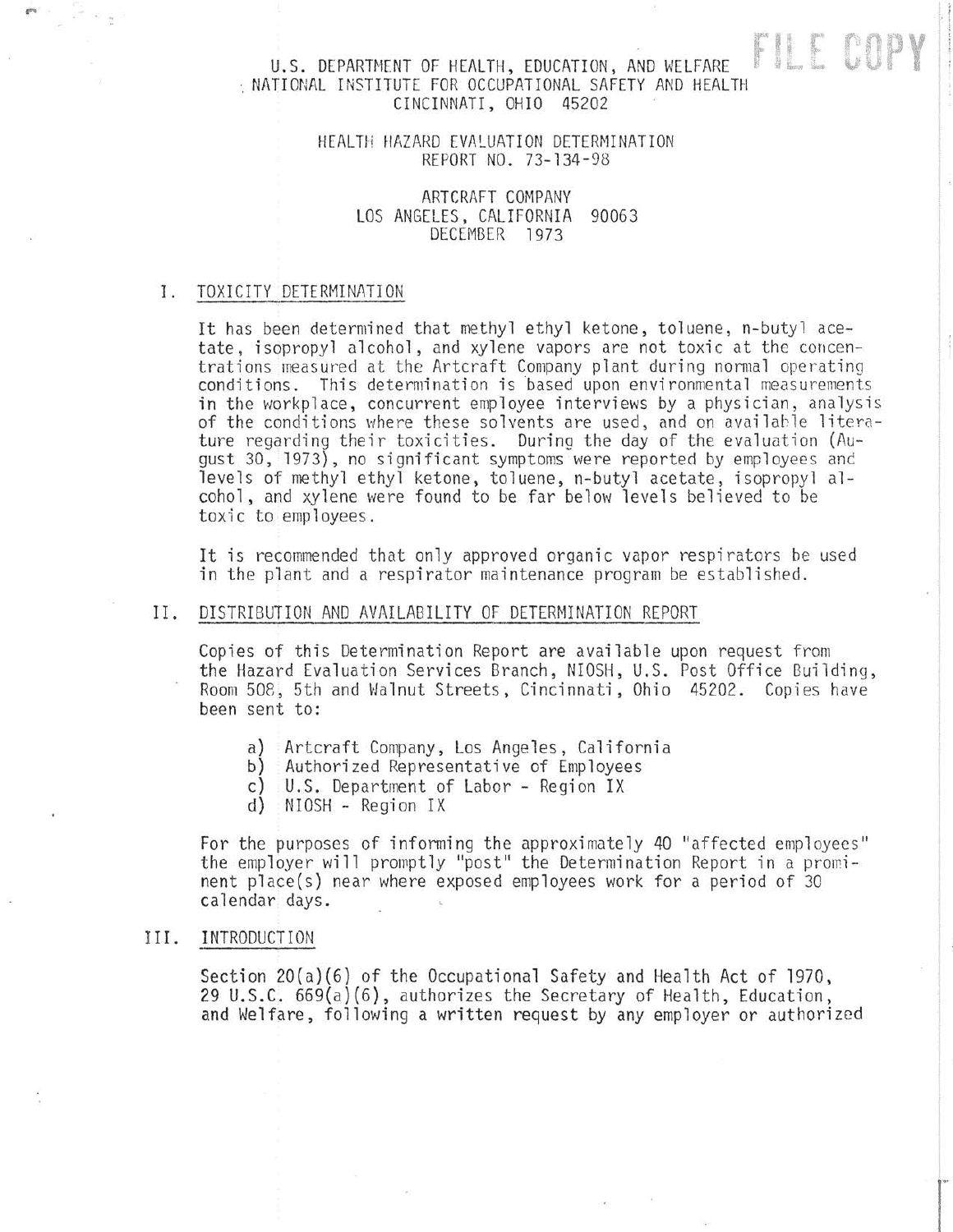Page 2 - Health Hazard Evaluation Determination 73-134-98

representative of employees, to determine whether any substance normally found in the place of employment has potentially toxic effects in such concentrations as used or found.

The National Institute for Occupational Safety and Health (NIOSH) received such a request from an authorized representative of employees regarding exposure to paint thinner vapors in use at the Artcraft Company plant, Los An geles, California.

#### IV. HEALTH HAZARD EVALUATION

,.,

Artcraft is in the business of mass producing paintings for consumers. The company employs about 15 artists in the Art Department who do the original work on a large number of paintings. These artists generally work only with standard acrylics and oils. A few of the artists will paint on silk screens which must be cleaned after use with a paint thinner. The cleaning operation takes about 5 minutes and an artist may clean 5 screens per day. The screens are cleaned in a sink and local exhaust ventilation is provided above the sink. Although the ventilation system may not be of optimum design, the sporadic nature of the silk cleaning operation does not warrant any changes in the operation except to substitute an approved organic vapor respirator for the present unapproved one in the area.

Three spray booths are located in the Art Department, and these booths are used for lacquering completed paintings. Additionally, three paint booths are located in an adjoining room where frames for paintings are stained. Each spray or paint booth is operated by one employee.

B. Worksite Evaluation

On August 30 , 1973, Dr. Bodner and Mr. Okawa conducted a survey of the Art Department. Environmental samples for solvent vapors were collected in the breathing zones of workers operating the paint and spray booths. In conjunction with environmental sampling, Dr. Bodner interviewed a representative number of employees in the work area.

C. Evaluation Methods

1. Solvent Vapor Air Sampling

Employee exposures to solvent vapors were measured via personal air sampling equipment. Breathing zone air samples were obtained using charcoal air sampling tubes. The charcoal tubes were sent to NIOSH laboratories in Salt Lake City and were analyzed by the gas chromatographic method reported by White et al.<sup>1</sup> Bulk samples of the lacquers were also sent to Salt Lake City for analysis.

2. Employee Interviews

Fourteen employees were interviewed by a physician regarding work related and non-work related health problems .

r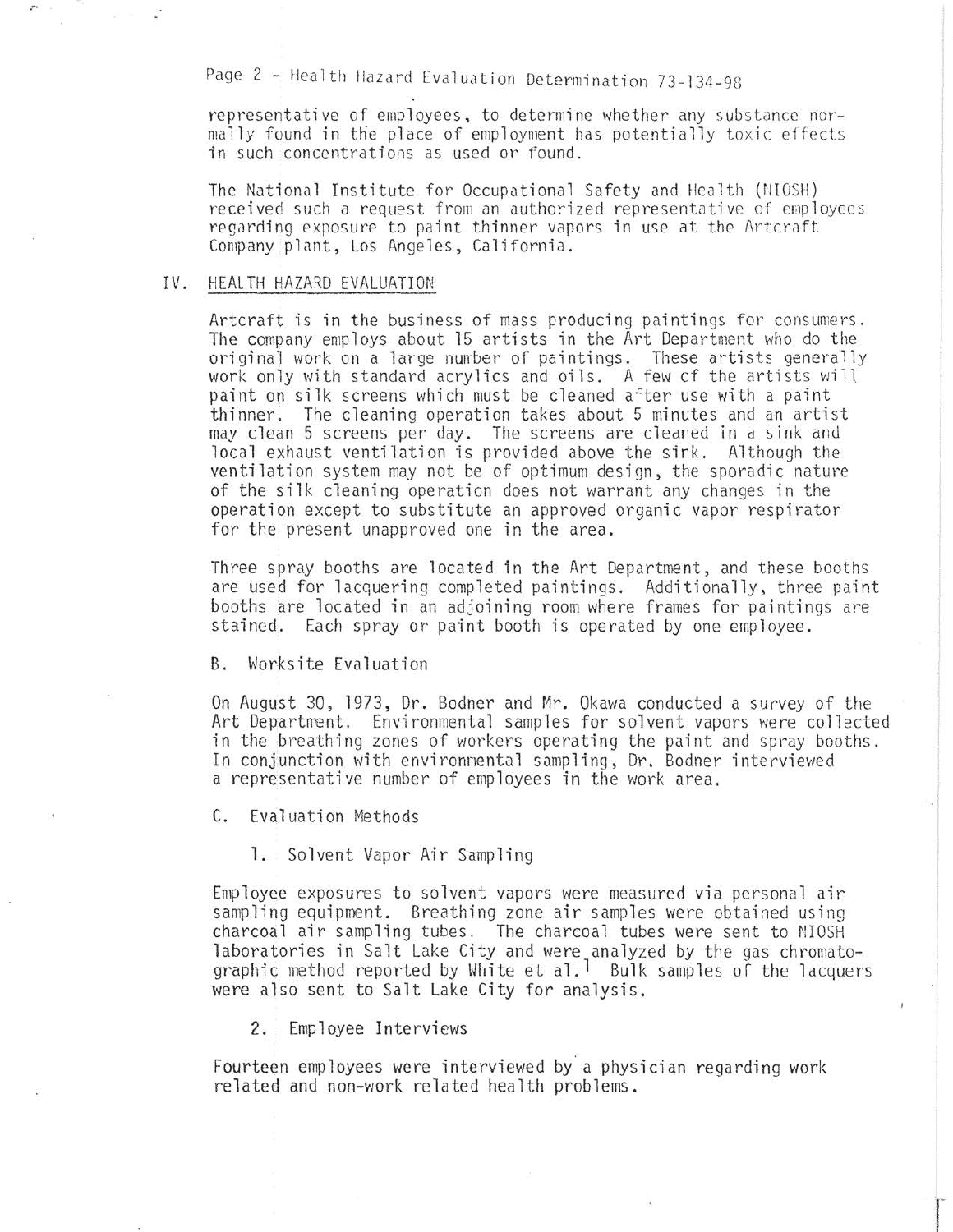Page 3 - Health Hazard Evaluation Determination 73-134-98

3. Ventilation Measurements

Spot ventilation measurements were taken in the paint and spray booths with an Alnor velometer, jr. The capture velocity capabilities of the booths were noted in linear feet per minute (lfpm).

D. Fvaluation Criteria

After completing the initial observational survey of the Art Department, it was decided to concentrate the environmental sampling on the paint and spray booth operators who have the greatest and most constant exposure to the compounds being used. It was determined with assistance from the manufacturer that the potentially toxic constituents found in the lacquers were methyl ethyl ketone, toluene, n-butyl acetate, isopropyl alcohol, and xylene. Presently, the established Federal Standards for these compounds are respectively 200, 200, 400, 150, and 100 ppm (parts of vapor or gas per million parts of contaminated air by volume) as promulgated by the U.S. Department of Labor.<sup>2</sup> Additionally, an analysis for benzene (standard 10 ppm) in the environmental samples was requested. All the standards are based on eight-hour time-weighted averages.

Evaluation Results E.

1. Solvent Vaper Air Sampling

Four spray or paint booths were in operation during our survey. Two breathing zone samples were collected on each of the workers. The laboratory results for the 8 samples were reported in parts per million.

The average concentration of toluene was found to be 6.5 ppm with a range of 1 - 20 ppm. The average level for n-butyl acetate was 10.5 ppm with a range of 3 - 32 ppm. The average level for methyl ethyl ketone was 2.2 ppm with a range of 0 - 7 ppm. Benzene, iscpropyl alcohol, and xylene were not detected in any of the samples. Since there is no variation in the lacquers and the operation is fairly constant, it is felt that these samples are indicative of normal working conditions.

Ventilation Measurements  $2.$ 

The booth capture velocities in the paint and spray booths where workers were standing was measured. The air movement in all the booths ranged from 100 - 150 1fpm which is considered adequate for a large paint or spray booth.

Employee Interviews 3.

Fourteen workers (8 women and 6 men) were interviewed by a physician.